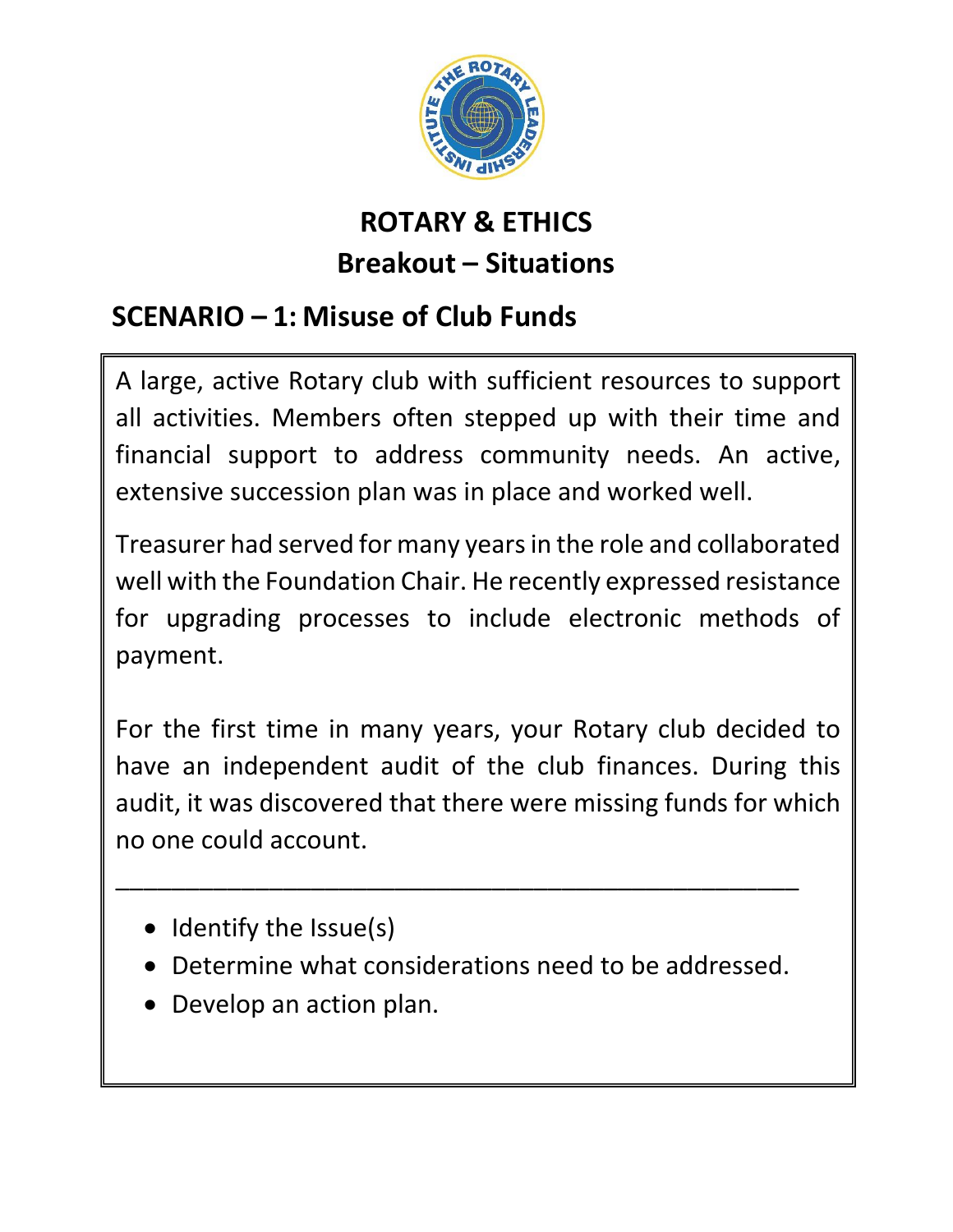## **SCENARIO – 2: Creating a Satellite Club**

A small-town club made the plans to form a satellite club as it was determined that the 7am meeting time was excluding a whole group of potential members whose obligations prevented them from meeting at that time. The club explored forming a satellite club which would meet at another time, collaborate on projects, activities, fundraising efforts, and financial structure.

What happened:

- 1. Bylaws were changed to include standard language for Satellite Clubs (club members all agreed to change.)
- 2. Satellite club as per bylaws following much debate, hostility, and consternation between members.
- 3. Three (3) members of the morning club chose to become part of the evening satellite. Other new members came from community.
- 4. Barriers were put in place by morning club members that prevented and/or made it difficult for the evening satellite club to conduct fundraising event and collaborate on projects among other activities. Morning club members were downright hostile in all encounters with their fellow Rotarians in the evening satellite club.
- 5. The morning club refused to sign the charter documents to create the satellite club. The DG, ADG and PDG had to become involved to mediate the process and get it done.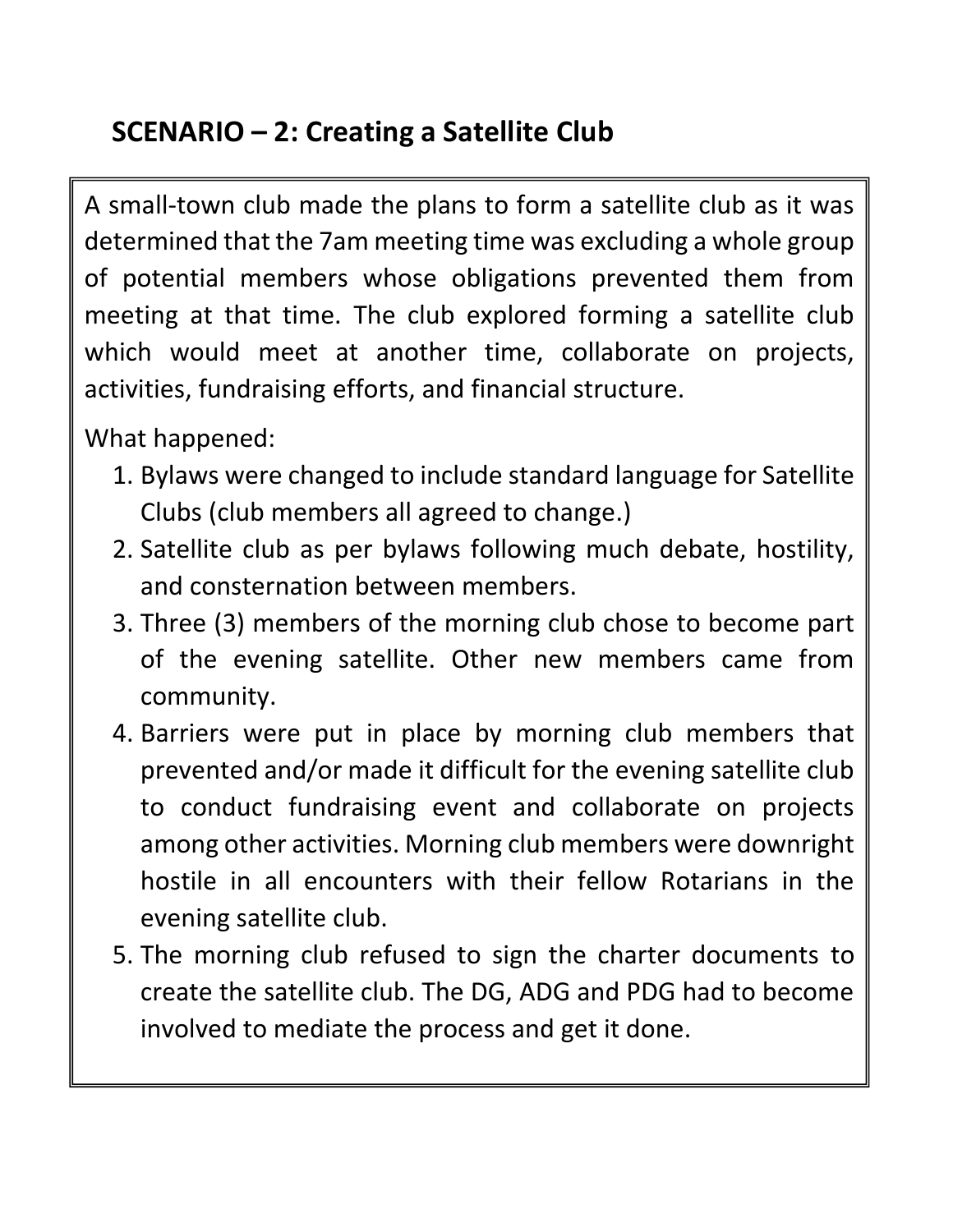### **Satellite Club Scenario**

- Identify the Issue(s)
- Determine what considerations need to be addressed.
- Develop an action plan.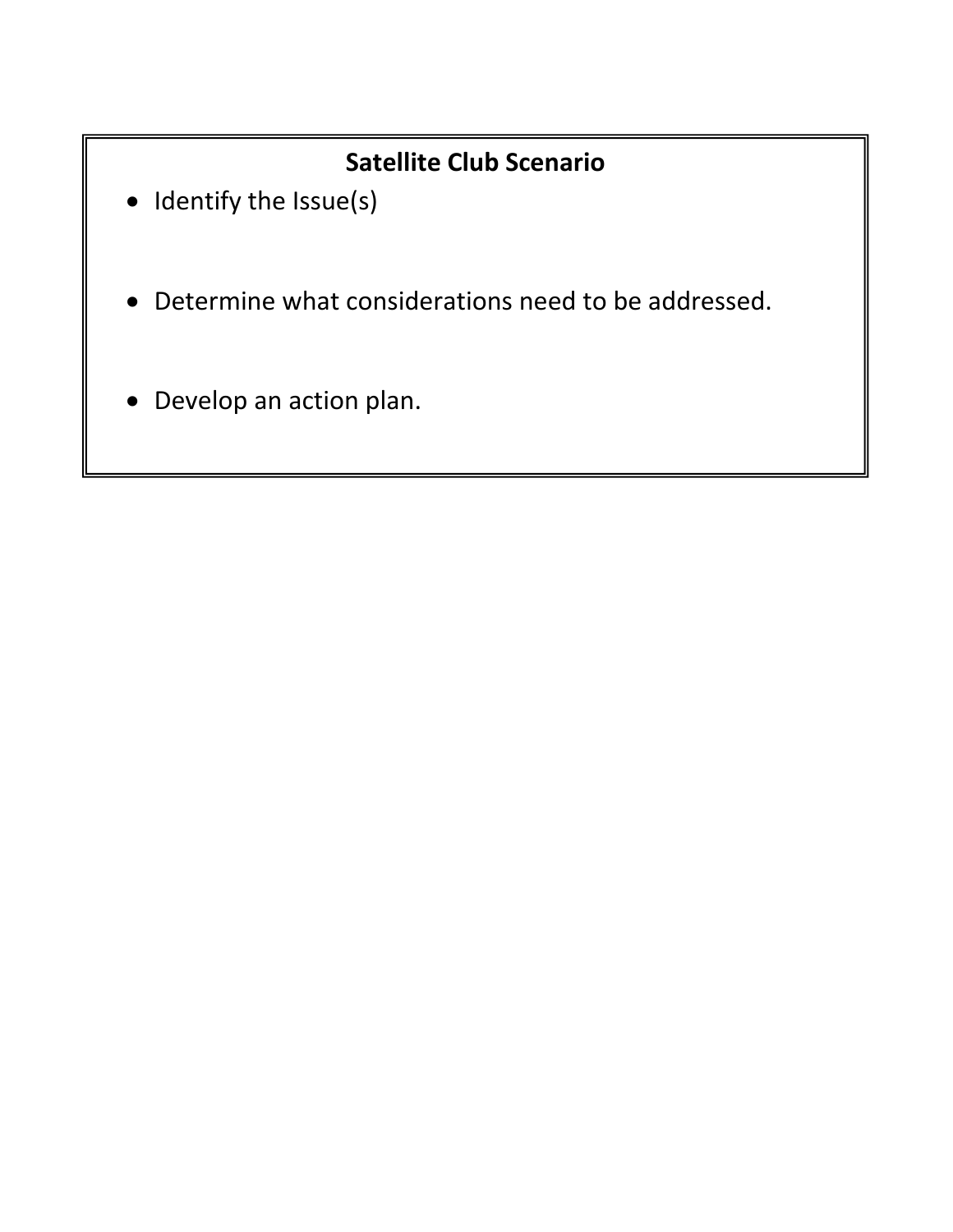## **SCENARIO – 3: Changing Club Name**

Primary objective for Rotary club was MEMBERSHIP recruitment. Outreach focused on younger professional as the club was beginning to age into primarily retired male demographic. Club board and membership committee was focusing on improving the image for potential members doing online search for clubs (primary way newcomers look for clubs to visit). A change in the name of the club was suggested as it no longer described the club – where the club met; where members lived or worked. The name did describe an area of the city that had become rundown and devoid of business opportunities. For all those reasons the club leadership presented a plan to club membership for a name change.

What happened?

- 1. District leadership was informed, and the appropriate processes were put in place.
- 2. Club membership was presented with the proposal and meetings planned for discussing pro and cons.
- 3. Time set for final vote on whether to proceed with name change.
- 4. Members suggested possible names and vote taken to determine the new name.

Fallout – anticipated and unforeseen

- 1. Older, long-term members –had a lot of history with club and felt attached to the name; lukewarm to idea but for the most part not opposed.
- 2. One individual openly hostile to the idea and constantly attacked current leadership; chose not to attend any discussion meetings and offered no suggestions; eventually left the club but continued to bad-mouth previous club to anyone who would listen including District leadership.